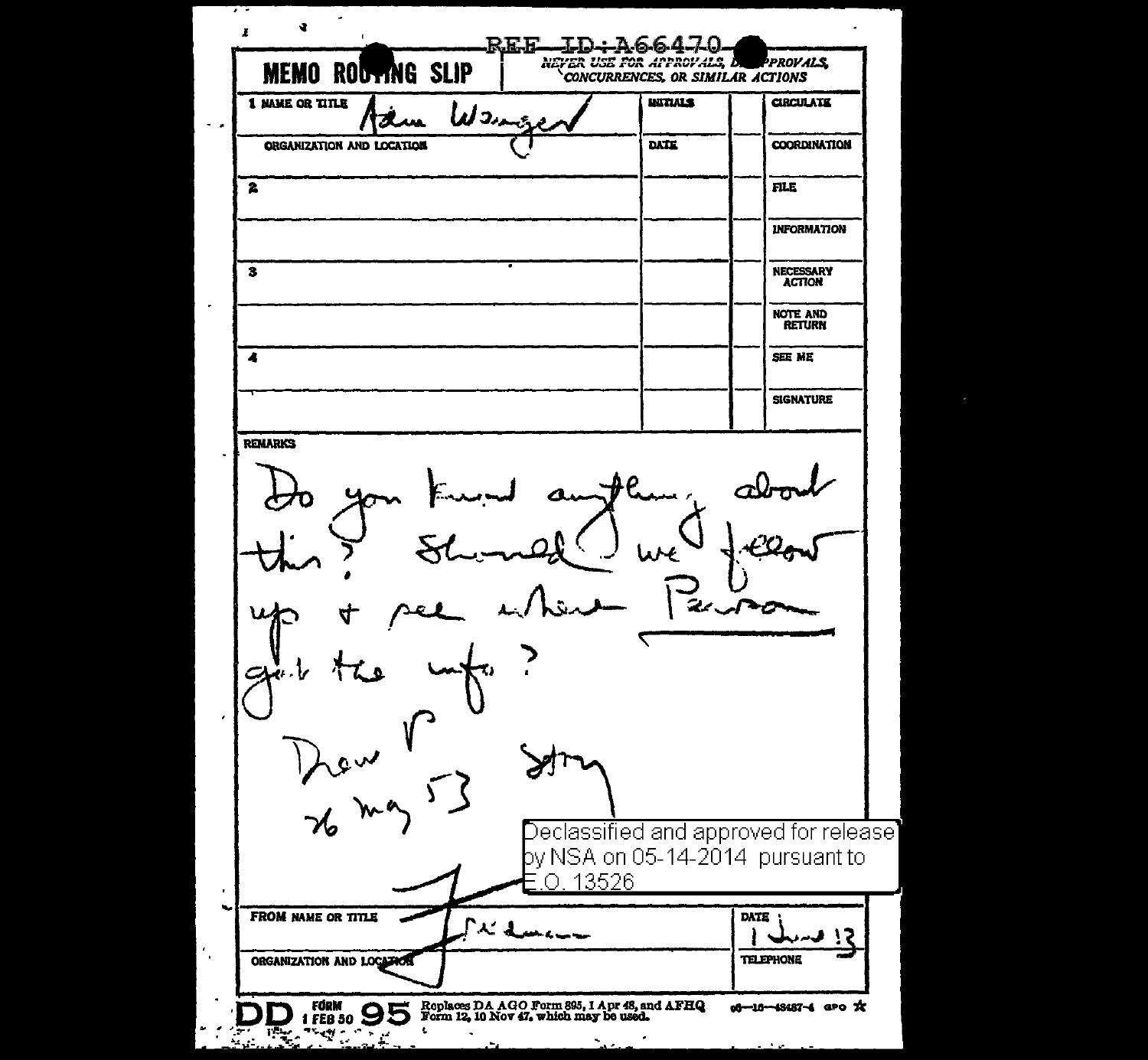| ria Form no. 64                 |                             | SEGRI                                                                |                      |      |
|---------------------------------|-----------------------------|----------------------------------------------------------------------|----------------------|------|
|                                 |                             | Ice Memorandum . UNITED STATES GOVERNMENT                            |                      |      |
|                                 | General Canine              |                                                                      | 2 June 1953<br>DATE: |      |
| $\hat{F}$ ROM<br>$\blacksquare$ | RADM Wenger                 |                                                                      |                      |      |
| <b>SUBJECT:</b>                 |                             | Information Published by the POST in Drew Pearson's column on 26 May |                      |      |
|                                 |                             | Suggest we ask CIA to try to run this down.                          |                      | インタイ |
|                                 |                             |                                                                      | s/JNW                |      |
|                                 | Wenger                      |                                                                      | June 1953<br>3.      |      |
|                                 | Canine                      |                                                                      |                      |      |
|                                 | Hight!<br>s/RJC             |                                                                      |                      |      |
|                                 |                             |                                                                      | 3 June 1953          |      |
|                                 | P/P                         |                                                                      |                      |      |
|                                 | /nfr                        |                                                                      |                      |      |
|                                 | Prepare appropriate letter. |                                                                      |                      |      |
|                                 |                             | <b>B/JNW</b>                                                         |                      |      |
|                                 |                             |                                                                      | 10 June.             |      |
|                                 |                             | le attached memo to 45 ferre 1/1                                     |                      |      |
|                                 |                             |                                                                      |                      |      |